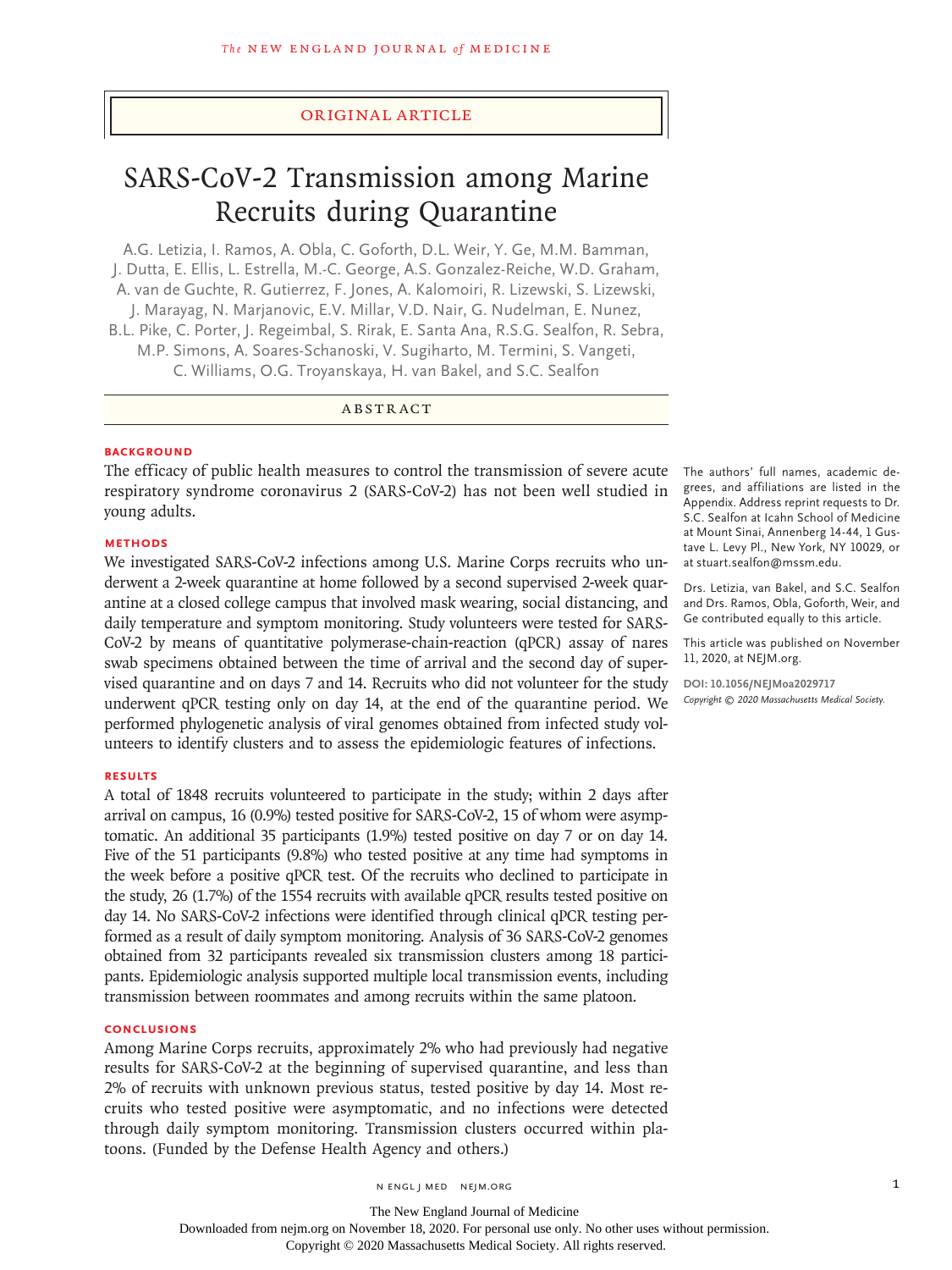**EXECUTE STUDIES MAY BE USEFUL TO**<br>inform strategies to mitigate the transmis-<br>sion of severe acute respiratory syndrome<br>coronavirus 2 (SARS-CoV-2), particularly in group rospective studies may be useful to inform strategies to mitigate the transmission of severe acute respiratory syndrome settings among young adults.<sup>1-4</sup> U.S. Department of Defense installations have implemented recommended public health interventions.<sup>5</sup> However, confined living spaces, close contact among persons during training regimens and other activities, shared dining facilities, and mixing of persons from across the United States place military populations at risk for contracting contagious respiratory infections such as coronavirus disease 2019 (Covid-19).<sup>6-9</sup> The transmission of SARS-CoV-2 and Covid-19 in military settings has not been well studied.

The public health program implemented by the U.S. Marine Corps for all new recruits includes a period of home quarantine followed by a 2-week, strictly supervised quarantine at a closed campus, with the objective of mitigating infection among recruits. To evaluate the effectiveness of these measures, we monitored SARS-CoV-2 infections with serial real-time quantitative polymerase-chain-reaction (qPCR) assays and assessed events of virus transmission by means of phylogenetic analysis of viral genomes obtained from infected participants.

#### METHODS

#### **Study Design and Participants**

To reduce the risk of introducing SARS-CoV-2 into basic training at Marine Corps Recruit Depot, Parris Island, in South Carolina, the Marine Corps established a 14-day supervised quarantine period at a college campus used exclusively for this purpose. Potential recruits were instructed to quarantine at home for 2 weeks immediately before they traveled to campus. At the end of the second, supervised quarantine on campus, all recruits were required to have a negative qPCR result before they could enter Parris Island. Recruits were asked to participate in the COVID-19 Health Action Response for Marines (CHARM) study, which included weekly qPCR testing and blood sampling for IgG antibody assessment.

After potential recruits had completed the 14 day home quarantine, they presented to a local Military Entrance Processing Station, where a medical history was taken and a physical examination was performed. If potential recruits were deemed to be physically and mentally fit for enlistment, they were instructed to wear masks at all times and maintain social distancing of at least 6 feet during travel to the quarantine campus. Classes of 350 to 450 recruits arrived on campus nearly weekly. New classes were divided into platoons of 50 to 60 recruits, and roommates were assigned independently of participation in the CHARM study. Overlapping classes were housed in different dormitories and had different dining times and training schedules.

During the supervised quarantine, public health measures were enforced to suppress SARS-CoV-2 transmission (Table S1 in the Supplementary Appendix, available with the full text of this article at NEJM.org). All recruits wore double-layered cloth masks at all times indoors and outdoors, except when sleeping or eating; practiced social distancing of at least 6 feet; were not allowed to leave campus; did not have access to personal electronics and other items that might contribute to surface transmission; and routinely washed their hands. They slept in double-occupancy rooms with sinks, ate in shared dining facilities, and used shared bathrooms. All recruits cleaned their rooms daily, sanitized bathrooms after each use with bleach wipes, and ate preplated meals in a dining hall that was cleaned with bleach after each platoon had eaten. Most instruction and exercises were conducted outdoors. All movement of recruits was supervised, and unidirectional flow was implemented, with designated building entry and exit points to minimize contact among persons. All recruits, regardless of participation in the study, underwent daily temperature and symptom screening. Six instructors who were assigned to each platoon worked in 8-hour shifts and enforced the quarantine measures. If recruits reported any signs or symptoms consistent with Covid-19, they reported to sick call, underwent rapid qPCR testing for SARS-CoV-2, and were placed in isolation pending the results of testing.

Instructors were also restricted to campus, were required to wear masks, were provided with preplated meals, and underwent daily temperature checks and symptom screening. Instructors who were assigned to a platoon in which a positive case was diagnosed underwent rapid qPCR testing for SARS-CoV-2, and, if the result was positive, the instructor was removed from duty. Recruits and instructors were prohibited from interacting with campus support staff, such as janitorial and food-service personnel. After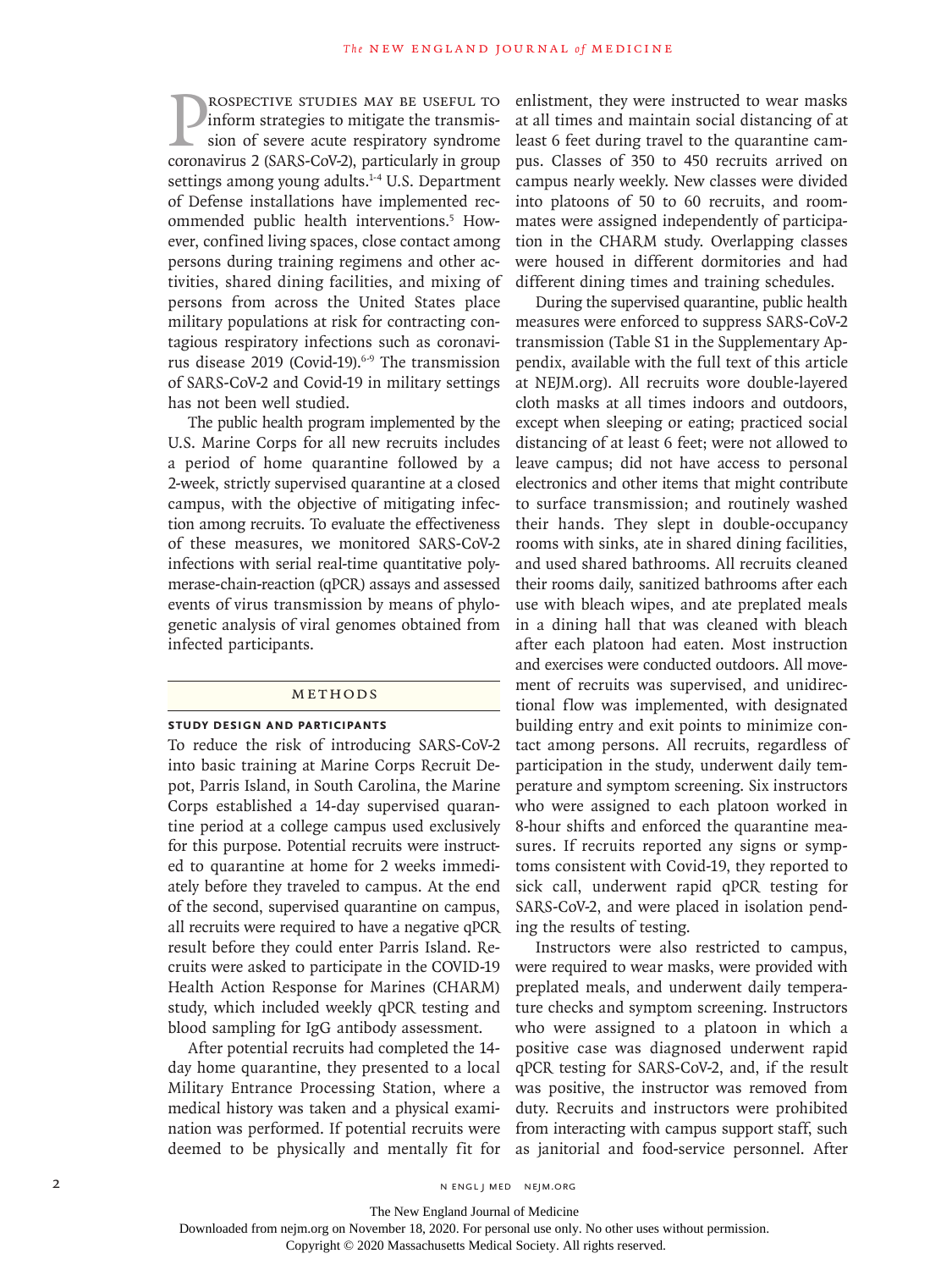each class completed quarantine, a deep bleach cleaning of surfaces was performed in the bathrooms, showers, bedrooms, and hallways in the dormitories, and the dormitory remained unoccupied for at least 72 hours before reoccupancy.

Within 2 days after arrival at the campus, after recruits had received assignments to platoons and roommates, they were offered the opportunity to participate in the longitudinal CHARM study. Recruits were eligible if they were 18 years of age or older and if they would be available for follow-up. The study was approved by the institutional review board of the Naval Medical Research Center and complied with all applicable federal regulations governing the protection of human subjects. All participants provided written informed consent.

# **Procedures**

At the time of enrollment, participants answered a questionnaire regarding demographic characteristics, risk factors for SARS-CoV-2 infection, symptoms within the previous 14 days, and a brief medical history; blood samples and midturbinate nares swab specimens were obtained for qPCR testing to detect SARS-CoV-2. Demographic information included sex, age, ethnic group, race, place of birth, and U.S. state or country of residence; information regarding risk factors included whether participants had used masks, whether they had adhered to self-quarantine before arrival, their recent travel history, their known exposure to someone with Covid-19, whether they had flulike symptoms or other respiratory illness, and whether they had any of 14 specific symptoms characteristic of Covid-19 or any other symptoms associated with an unspecified condition within the previous 14 days.

Study participants were followed up on days 7 and 14, at which time they reported any symptoms that had occurred within the past 7 days. Nares swab specimens for repeat qPCR assays were also obtained. Participants who had positive qPCR results were placed in isolation and were approached for participation in a related but separate study of infected recruits, which involved more frequent testing during isolation. All recruits who did not participate in the current study were tested for SARS-CoV-2 only at the end of the 2-week quarantine, unless clinically indicated (in accordance with the public health procedures of the Marine Corps). Serum specimens obtained at enrollment were tested for SARS-CoV-2–specific IgG antibodies with the use of the methods described below and in the Supplementary Appendix.

Participants who tested positive on the day of enrollment (day 0) or on day 7 or day 14 were separated from their roommates and were placed in isolation. Otherwise, participants and nonparticipants were not treated differently: they followed the same safety protocols, were assigned to rooms and platoons regardless of participation in the study, and received the same formal instruction.

## **Laboratory Methods**

The qPCR testing of mid-turbinate nares swab specimens for SARS-CoV-2 was performed within 48 hours after collection by Lab24 (Boca Raton, FL) with the use of the TaqPath COVID-19 Combo Kit (Thermo Fisher Scientific), which is authorized by the Food and Drug Administration. Specimens obtained from nonparticipants were tested by the Naval Medical Research Center (Silver Spring, MD). Specimens were stored in viral transport medium at 4°C. The presence of IgG antibodies specific to the SARS-CoV-2 receptorbinding (spike) domain in serum specimens was evaluated with the use of an enzyme-linked immunosorbent assay, as previously described,<sup>10</sup> with some modifications. At least two positive controls, eight negative controls (serum specimens obtained before July 2019), and four blanks (no serum) were included in every plate. Serum specimens were first screened at a 1:50 dilution, followed by full dilution series if the specimens were initially found to be positive.

## **Whole-Genome Sequencing and Assembly**

SARS-CoV-2 sequencing was performed with the use of two sequencing protocols (an Illumina sequencing protocol and an Ion Torrent sequencing protocol) to increase the likelihood of obtaining complete genome sequences. A custom reference-based analysis pipeline (https://github .com/mjsull/COVID\_pipe) was used to assemble SARS-CoV-2 genomes with the use of data from Illumina, Ion Torrent, or both.<sup>11</sup>

# **Phylogenetic Analysis**

SARS-CoV-2 genomes obtained from patients worldwide and associated metadata were downloaded from the Global Initiative on Sharing All Influenza Data EpiCoV database<sup>12</sup> on August 11, 2020 (79,840 sequences), and a subset of sequenc-

The New England Journal of Medicine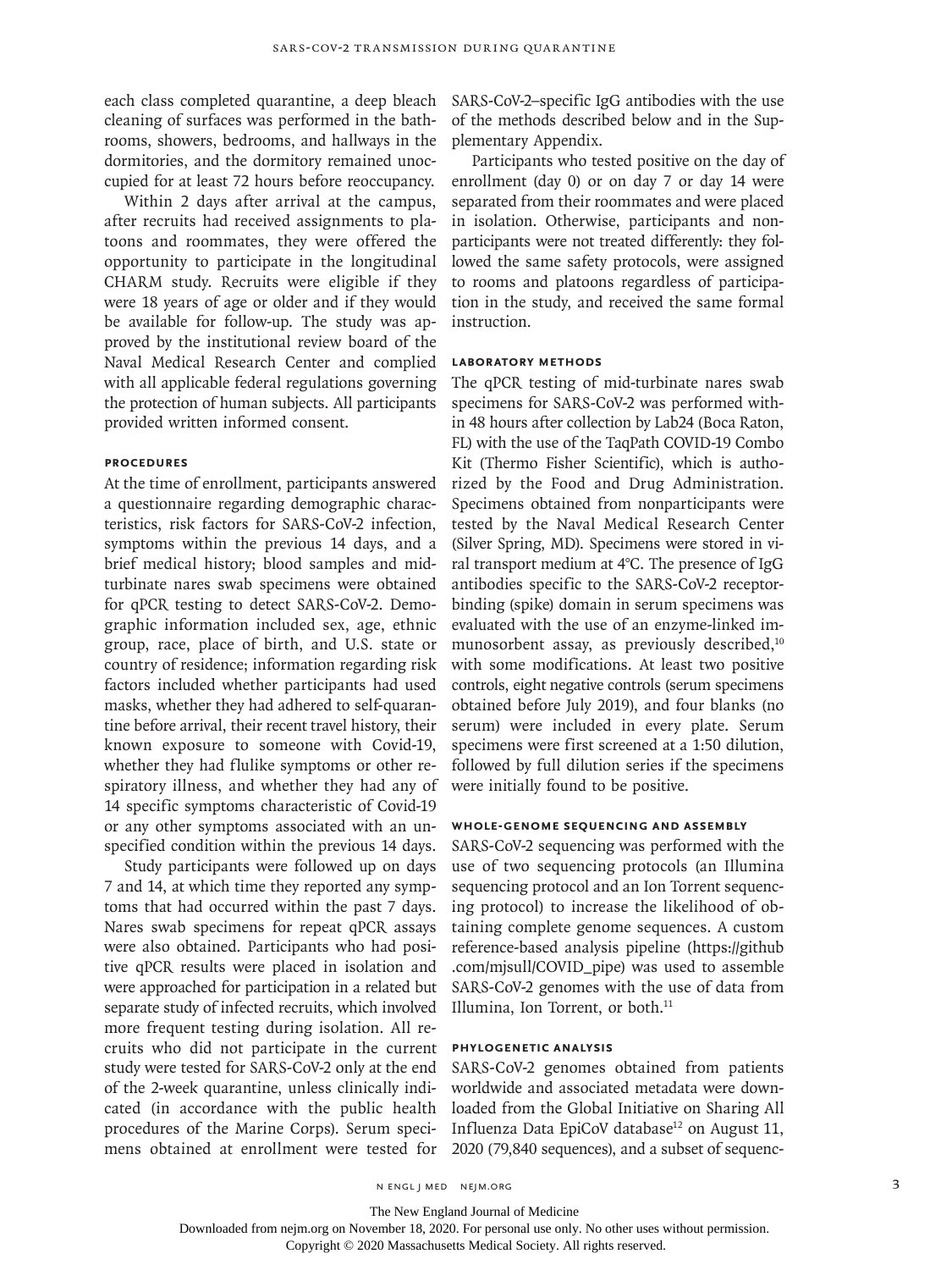es was selected from this database with the use of the default subsampling scheme of Nextstrain software<sup>13</sup> with the aim of maximizing representation of genomes obtained from patients in the United States. Phylogenetic analyses of the specimens obtained from participants were performed with the v1.0-292-ga9de690 Nextstrain build for SARS-CoV-2 genomes with the use of default parameters. Transmission and outbreak events were identified on the basis of clustering of the SARS-CoV-2 genomes obtained from study participants within the Nextstrain phylogenetic tree, visualized with TreeTime.14 A comparative analysis of mutation profiles relative to the SARS-CoV-2 Wuhan reference genome was performed with the use of Nextclade software, version 0.3.6 (https://clades.nextstrain.org/).

## **Data Analysis**

The denominator for calculating the percentage of recruits who had a first positive result for SARS-CoV-2 by qPCR assay on each day of testing excluded recruits who had previously tested positive, had dropped out of the study, were administratively separated from the Marine Corps, or had missing data. The denominator for calculating the cumulative positivity rates included all recruits who had undergone testing at previous time points, including those who were no longer participating in the study. Only descriptive numerical results and percentages are reported, with no formal statistical analysis.

### **RESULTS**

## **Study Population**

From May 12 to July 15, 2020, a total of 1848 of 3143 eligible recruits (58.8%) across nine recruit classes were enrolled in the CHARM study; 324 recruits were ineligible because they were 17 years of age. A total of 40 study participants (24 participants on day 7 and 16 participants on day 14) did not return for follow-up (Fig. 1). These participants either dropped out of the study, were removed from the quarantine campus for medical or administrative reasons, or were separated from the Marine Corps. Participants were from 45 states, mostly from the eastern United States and particularly from states with larger populations. A total of 133 participants (7.2%) were born outside the United States (in 1 of 64 foreign countries), 1672 (90.5%) were male, 176 (9.5%)

were female, 463 (25.1%) identified as Hispanic, and 271 (14.7%) identified as Black. The mean age of the participants was 19 years (range, 18 to 31), and 1544 (83.5%) were 18 to 20 years of age. Of the 1813 participants who underwent serologic testing at enrollment, 105 (5.8%) had serum specimens that were positive for SARS-CoV-2– specific antibodies.

At the time of enrollment, 16 of 1847 participants (0.9%) tested by means of qPCR were positive for SARS-CoV-2; 5 of these participants also had positive IgG serologic results (Table 1). The 16 participants with positive qPCR results reported that they had self-quarantined at home for 14 days before their arrival, had had no exposure to anyone with flulike symptoms, had had no respiratory distress or known SARS-CoV-2 infection, and had not visited a health care facility during the previous 2 weeks.

# **Positive Results and Symptoms**

Of the 1801 participants who had negative qPCR results at enrollment, 24 (1.3%) were positive on day 7; of these participants, 4 had positive IgG serologic results on day 0. On day 14, a total of 11 of 1760 (0.6%) of the previously negative participants tested positive; none of these participants were seropositive on day 0. Therefore, 35 participants who had had negative qPCR results within the first 2 days after arrival at the campus became positive during the supervised quarantine. Of the 51 total participants who had at least one positive qPCR test, 22 had positive tests on more than 1 day.

Symptoms in the week before or on the day of the first positive qPCR result were reported in 5 of these 51 (9.8%) positive participants on the formal study questionnaires (Table 1). The symptoms in these 5 participants were runny nose; runny nose, chills, and cough; cough and sore throat; fever and headache; and fever, chills, sore throat, and headache. The viral load at diagnosis, estimated on the basis of the qPCR cycle threshold, was on average approximately 4 times as high in the 5 symptomatic participants as in the 46 participants who were asymptomatic (Table S2). However, some asymptomatic participants had high viral loads estimated on the basis of the cycle threshold (Fig. S1).

A total of 26 of the 1554 nonparticipants (1.7%) were found to be positive on day 14 as a result of qPCR testing at the end of quarantine,

The New England Journal of Medicine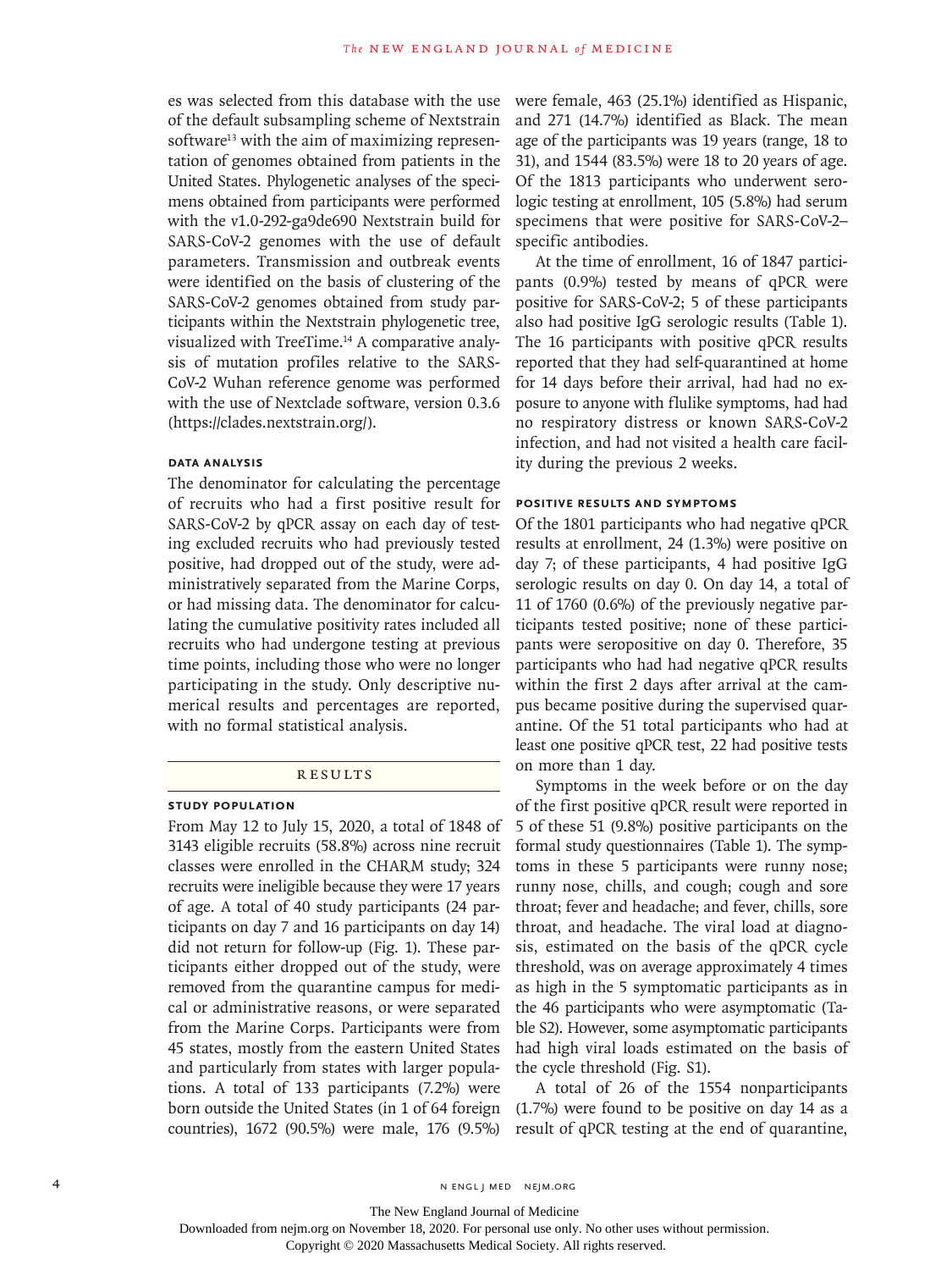

recruited for the COVID-19 Health Action Response for Marines (CHARM) longitudinal study for monitoring the transmission of severe acute respiratory syndrome coronavirus 2 (SARS-CoV-2) infection. Recruits who were not enrolled in the study were tested by means of quantitative polymerase-chain-reaction (qPCR) assay, as required by the Marine Corps, after 14 days of quarantine.

which was mandated by the Marine Corps. A total of 24 of 77 (31.2%) infected participants and nonparticipants had an infected roommate (Table 1). All study participants and nonparticipants pendent of the study questionnaires regarding underwent daily screening that included temperature checks and oral reporting of symptoms; tors; however, no recruit with SARS-CoV-2 infec-

follow-up qPCR testing was performed if indicated by the surveillance check. The results of the mandated symptom screening, which was indesymptoms, was not known to the study investiga-

The New England Journal of Medicine Downloaded from nejm.org on November 18, 2020. For personal use only. No other uses without permission.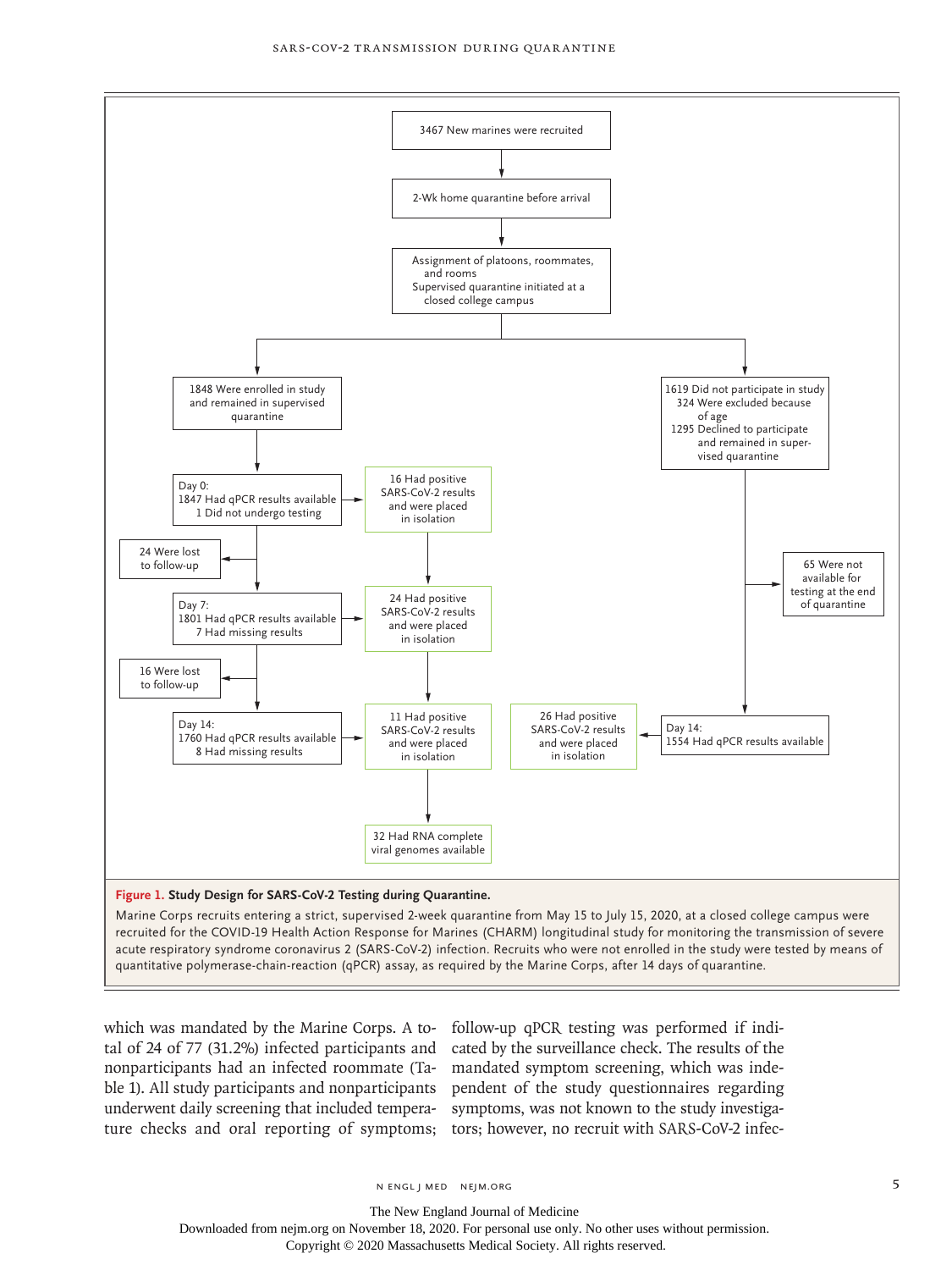| Table 1. SARS-CoV-2 Positivity, Presence of Symptoms, and Infected Roommates.* |                               |               |               |  |  |
|--------------------------------------------------------------------------------|-------------------------------|---------------|---------------|--|--|
| Variable                                                                       | Day 0                         | Day 7         | Day 14        |  |  |
|                                                                                | number/total number (percent) |               |               |  |  |
| Study participants                                                             |                               |               |               |  |  |
| First positive qPCR result+                                                    | 16/1847 (0.9)                 | 24/1801 (1.3) | 11/1760 (0.6) |  |  |
| Cumulative no. of recruits with positive qPCR results#                         | 16/1847(0.9)                  | 40/1848(2.2)  | 51/1848(2.8)  |  |  |
| Cumulative no. of symptomatic recruits                                         | 1/16(6.3)                     | 4/40(10.0)    | 5/51(9.8)     |  |  |
| Nonparticipants                                                                |                               |               |               |  |  |
| Positive qPCR result                                                           | Not tested                    | Not tested    | 26/1554 (1.7) |  |  |
| All recruits, including study participants and nonparticipants                 |                               |               |               |  |  |
| Cumulative no. of recruits with positive qPCR results                          | 16/1847 (0.9)                 | 40/1848 (2.2) | 77/3402 (2.3) |  |  |
| Cumulative no. of recruits with a positive roommate                            | 0/16(0.0)                     | 4/40(10.0)    | 24/77(31.2)   |  |  |

\* The abbreviation qPCR denotes quantitative polymerase chain reaction, and SARS-CoV-2 severe acute respiratory syndrome coronavirus 2.

† The total number on day 0 does not include 1 participant who was enrolled on day 7. The total number on day 7 includes 1 participant who was first tested on day 7 and excludes participants whose test results were missing (7 participants), who were lost to follow-up (24 participants), or who were previously positive (16 participants). The total number on day 14 includes 1 participant who was first tested on day 7 and excludes participants whose test results were missing (8 participants), who were lost to follow up (40 participants [including 24 who did not return on day 7 or day 14 and an additional 16 participants who did not return on day 14]), or who were previously positive (40 participants).

‡ The cumulative total number includes all recruits who underwent testing up to and including the relevant test day.

§ Symptomatic recruits had a fever or any symptoms within the 7 days before the positive test result. The total number is the cumulative number of study participants with positive qPCR results.

¶ Information regarding the symptoms of nonparticipants is not available. Recruits who did not participate in the study underwent testing only on day 14, as mandated by the Marine Corps. A total of 1619 recruits were categorized as nonparticipants because of ineligibility or because they declined to participate in the study. The total number of 1554 recruits on day 14 includes previous study participants who dropped out of the study but remained at the quarantine site and does not include nonparticipants who were removed from the quarantine site or separated from the Marine Corps; the number of recruits in each of these categories is not known.

The number of recruits indicates the number of positive recruits with a roommate who had a first positive test on or before the given test day, and the total number is the cumulative qPCR positivity for all recruits in this category.

> tion was identified as a result of this clinically indicated testing. During the study period, one instructor was found to be positive in a test that was conducted as part of contact tracing related to an infected platoon member.

## **Epidemiologic Analysis**

To assess the epidemiologic features and transmission of SARS-CoV-2 in the context of this study, we obtained more than 95% complete viral genomes from 36 specimens obtained from 32 of 51 participants (62.7%) who had positive qPCR results for SARS-CoV-2; for 3 of these participants, genomes were recovered from samples obtained on more than one test day. Complete genomes could not be recovered from the other samples. Phylogenetic analyses that compared the recovered sequences with those recovered from patients in the United States and in other countries (a sample of 11,434 sequences) showed that most of the clades circulating in the United States were represented in SARS-CoV-2 isolates

with the geographic diversity of the participants (Fig. S2).

detected among recruits, a finding consistent without sequenced SARS-CoV-2 isolates were as-Six independent monophyletic transmission clusters defined by distinct mutations relative to the sampled data from U.S. and global data sets were identified — a result consistent with local transmission during the supervised quarantine. These strains were found in 18 participants; 1 participant had two different cluster strains isolated from samples obtained on different days. Two participants who had had positive qPCR results on day 0 were each infected with different cluster strains (Tables S3 and S4). Epidemiologic data showing infected roommate pairs and the relationship of cluster strains to platoon assignments supported the phylogenetic evidence for transmission of these strains at the supervised quarantine location. Among the participants infected with one of the six cluster strains of SARS-CoV-2, a total of 14 participants shared platoon assignments with other members who were in the same cluster. In addition, 10 infected recruits

The New England Journal of Medicine Downloaded from nejm.org on November 18, 2020. For personal use only. No other uses without permission.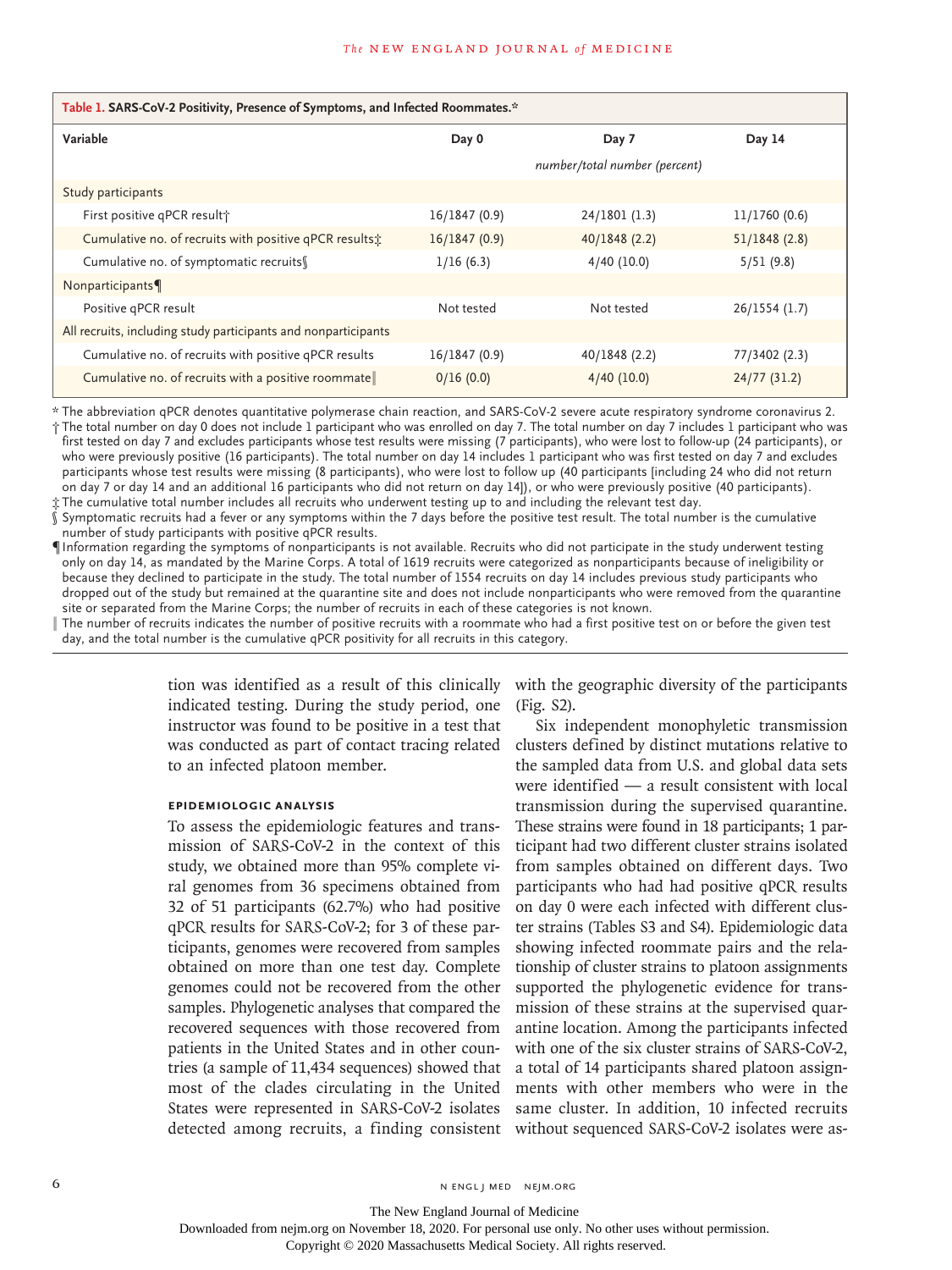| Table 2. Phylogenetic Analysis and Epidemiologically Inferred Transmission Clusters. |                                                               |                                                                                                |                              |                                                                 |  |
|--------------------------------------------------------------------------------------|---------------------------------------------------------------|------------------------------------------------------------------------------------------------|------------------------------|-----------------------------------------------------------------|--|
| <b>Phylogenetic Cluster</b>                                                          | Sequenced Strains*<br>no. of strains<br>(no. in same platoon) | No. of Infected<br><b>Recruits in the Same</b><br><b>Platoon without</b><br>Sequenced Isolate; | No. of Genomes<br>in Cluster | No. of Infected<br>Recruits with an<br><b>Infected Roommate</b> |  |
| Cluster 1                                                                            | 2(0)                                                          | 3                                                                                              | 5                            | $\Omega$                                                        |  |
| Cluster 2                                                                            | 6(6)                                                          | 3                                                                                              | 9                            | 6                                                               |  |
| Cluster 3                                                                            | 2(2)                                                          | $\Omega$                                                                                       | $\overline{2}$               | $\overline{2}$                                                  |  |
| Cluster 4                                                                            | 2(2)                                                          | $\mathbf 0$                                                                                    | $\overline{2}$               | $\Omega$                                                        |  |
| Cluster 5                                                                            | 5(4)                                                          | 4                                                                                              | 9                            | $\overline{4}$                                                  |  |
| Cluster 6                                                                            | 2 (NA) :                                                      | $\mathbf{0}$                                                                                   | $\overline{2}$               | $\Omega$                                                        |  |
| Total                                                                                | 19(14)                                                        | 10                                                                                             | 29                           | 12                                                              |  |

\* A total of 19 genomes belonging to 6 cluster strains were obtained from 18 participants. One participant had 2 different virus strains identified in samples obtained at different times.

† Values indicate the number of infected study participants or nonparticipants who were assigned to the platoon most associated with the phylogenetically defined transmission cluster. The transmission cluster was defined according to the SARS-CoV-2 strain sequence. Infected recruits in each platoon with the highest proportion of participants infected with a sequenced cluster strain were tentatively assigned to that cluster if no sequenced isolate was obtained from that recruit.

‡ The platoon assignments of these participants were not available.

signed to the same platoons as the participants in transmission clusters defined by viral sequencing. There were three different clusters among six pairs of infected roommates (Table 2).

The infected participants with sequenced isolates belonging to phylogenetically identified cluster 2 or 5 had room assignments in the same hallway (Fig. 2). Cluster 2 was composed of recruits in platoon F. Cluster 5 was composed of recruits in platoon E, with the exception of a single recruit in platoon F, whose roommate was an infected recruit in platoon E. Aside from this one event, we did not find evidence for transmission events across these platoons, even though recruits in each platoon were staying in rooms in the same hallway and shared a bathroom.

## Discussion

We describe the results of a quarantine of nine Marine Corps recruit classes (a population of 3402 recruits) that participated in a public health mitigation program for Covid-19; recruits were under the constant supervision of Marine Corps instructors. Other settings in which young adults congregate are unlikely to reflect similar adherence to measures intended to reduce transmission. At the time of enrollment, after 2 weeks of indicative of local transmission during the super-

home quarantine, approximately 1% of study participants had positive qPCR results, and approximately 2% subsequently became infected during the 2-week supervised quarantine period.

Study participants completed a detailed symptom questionnaire on each day of the scheduled qPCR testing. Approximately 10% of the infected study participants reported that they had had symptoms during the week before a positive qPCR result or on the day that testing occurred. Independent of the study, all participants and nonparticipants underwent a daily temperature check and brief symptom screening, as mandated by the Marine Corps; follow-up clinical qPCR testing was performed only if indicated by this screening. During the supervised quarantine period, no SARS-CoV-2 infections were identified as a result of clinical testing performed because of symptom screening. All cases of infection in recruits were diagnosed as a result of the scheduled qPCR testing performed on days 0, 7, and 14 (in study participants) and on day 14 (in nonparticipants).

Viral genomes were recovered from almost two thirds of infected study participants. Phylogenetic analysis of these genomes identified six independent monophyletic transmission clusters

n engl j med nejm.org 7

The New England Journal of Medicine

Downloaded from nejm.org on November 18, 2020. For personal use only. No other uses without permission.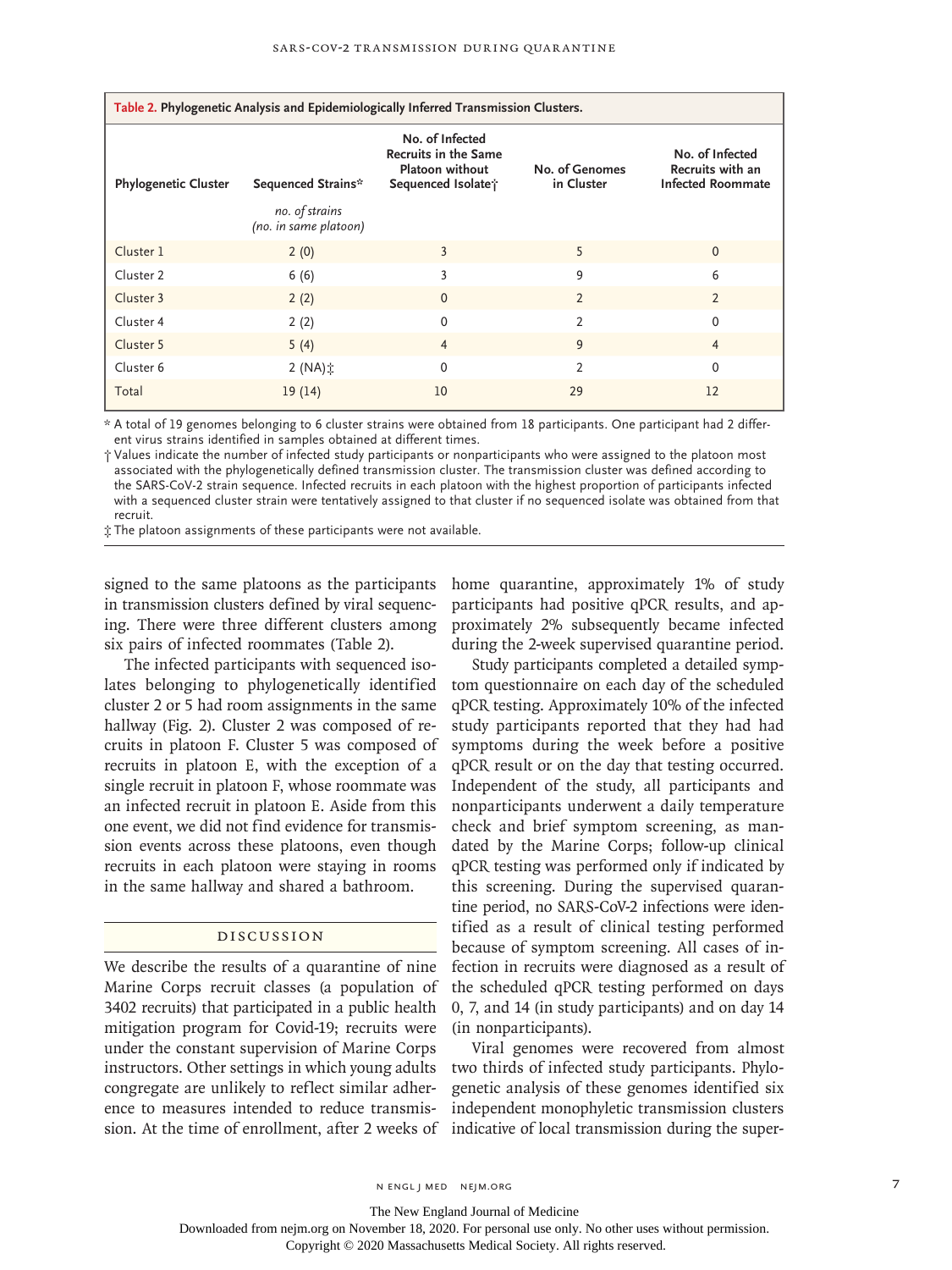#### **The NEW ENGLAND JOURNAL of MEDICINE**



vised quarantine. Most clusters predominantly included members of the same platoon, and many infected recruits had an infected roommate. The two largest sequence-defined clusters occurred in the same class of recruits, and each cluster occurred within a platoon, with the exception of one recruit, who was roomed with an infected recruit from another platoon and was infected with a strain that belonged to the same cluster as that found in other members of that platoon. Although many infected recruits in both clusters had nearby room assignments and shared a bathroom, the epidemiologic analysis suggests that platoon membership and double-occupancy rooming were risk factors for infection, but room proximity and shared bathrooms were not (Fig. 2).

The index patient for each cluster strain could have been a study participant, a nonparticipant among the 26 found to be infected when tested at the end of quarantine, a nonparticipant who was infected at the time of arrival on campus but cleared the virus by the end of quarantine, or other personnel. During the study, only one instructor tested positive after rapid qPCR SARS-CoV-2 testing, indicating that instructors were an unlikely source of infection. Although campus service workers cannot be excluded as sources for virus introduction, they were separated from the recruits and instructors. Overall, the recruits are the most likely source of introduction and transmission of the cluster strains.

Two recruits who had positive qPCR results on day 0 may have been the index patients for the strains involved in the two largest clusters that spread among members of their platoons. A third recruit who may have been the index patient for a cluster had a positive qPCR result on day 0, and his roommate, infected with the same strain, received a diagnosis on day 14. None of the three potential index patients reported symptoms, which is consistent with asymptomatic transmission. We could not reconstruct the chain of infection for each cluster because complete viral genomes could not be recovered from all study participants, and samples from infected nonparticipants were unavailable for analysis. A limitation of this study is that the infection rate during the supervised quarantine period could not be estimated accurately because of possible false negative qPCR tests and because infection may have been acquired during the first self-quarantine at home or during travel to the campus but was not yet detectable on day 0 by means of qPCR assay.

Our study showed that in a group of predominantly young male military recruits, approximately 2% became positive for SARS-CoV-2, as determined by qPCR assay, during a 2-week, strictly enforced quarantine. Multiple, independent virus strain transmission clusters were identified. Shared rooms and shared platoon membership were risk factors for transmission. Most

The New England Journal of Medicine Downloaded from nejm.org on November 18, 2020. For personal use only. No other uses without permission.